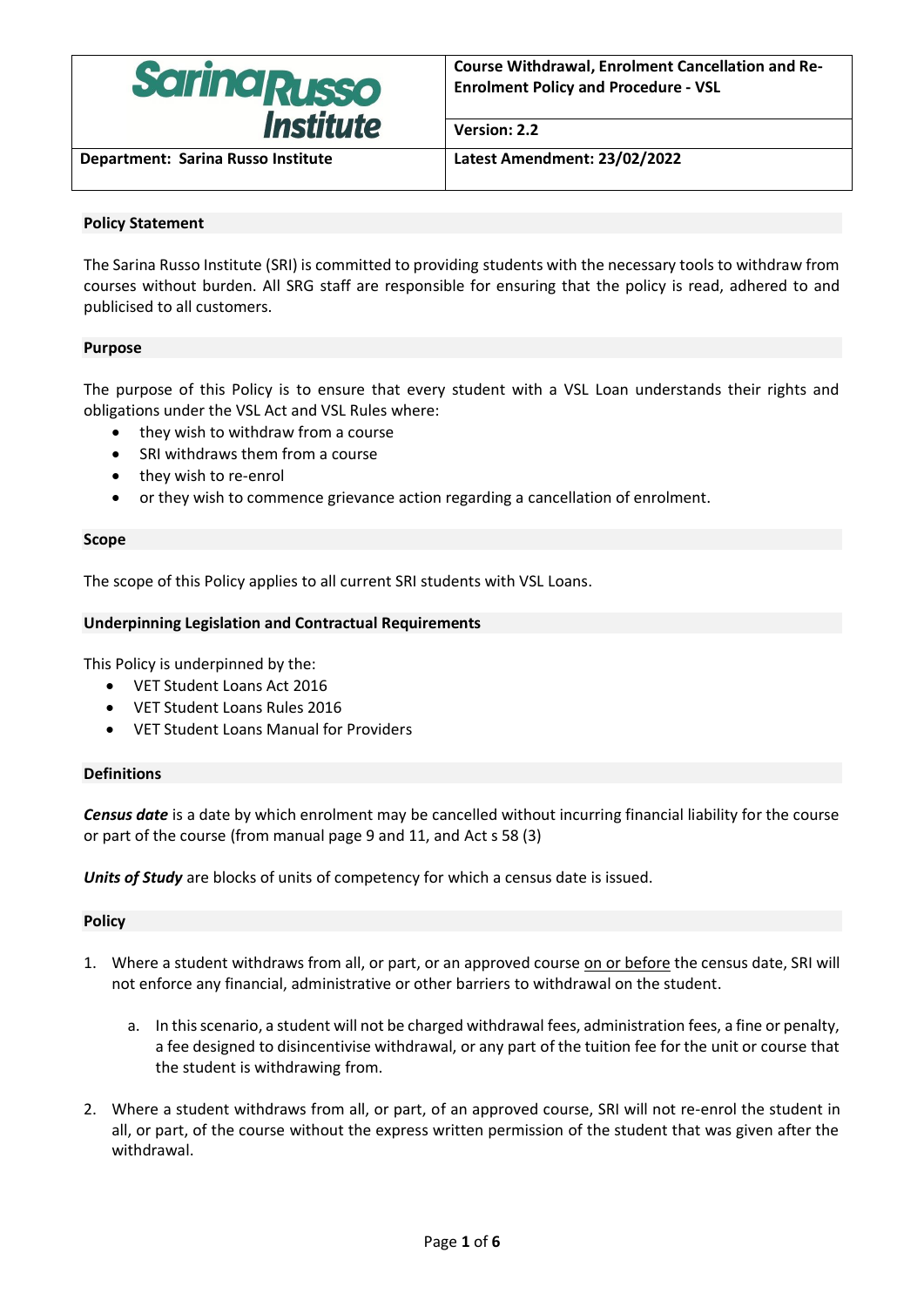

**Department: Sarina Russo Institute Latest Amendment: 23/02/2022**

**Version: 2.2**

- 3. Where a student withdraws on or before the census date, SRI will refund any tuition fees paid upfront to SRI or through a loan from SRI back to the student.
	- a. SRI will process refunds within 28 days of the date of withdrawal.
- 4. SRI will withdraw a student from part of an approved course after the census date due to lack of engagement. In doing so, SRI will ensure that:
	- a. The student is informed of their proposed cancellation in writing,
	- b. The student is given at least 28 days to initiate grievance procedures (in accordance with the SRI Feedback and Complaints Procedure) before the cancellation takes effect,
	- c. Cancellation does not take final affect until any grievance procedures have been completed.
- 5. SRI will not refund course fees where a student is withdrawn after the census date, except where required by legislation.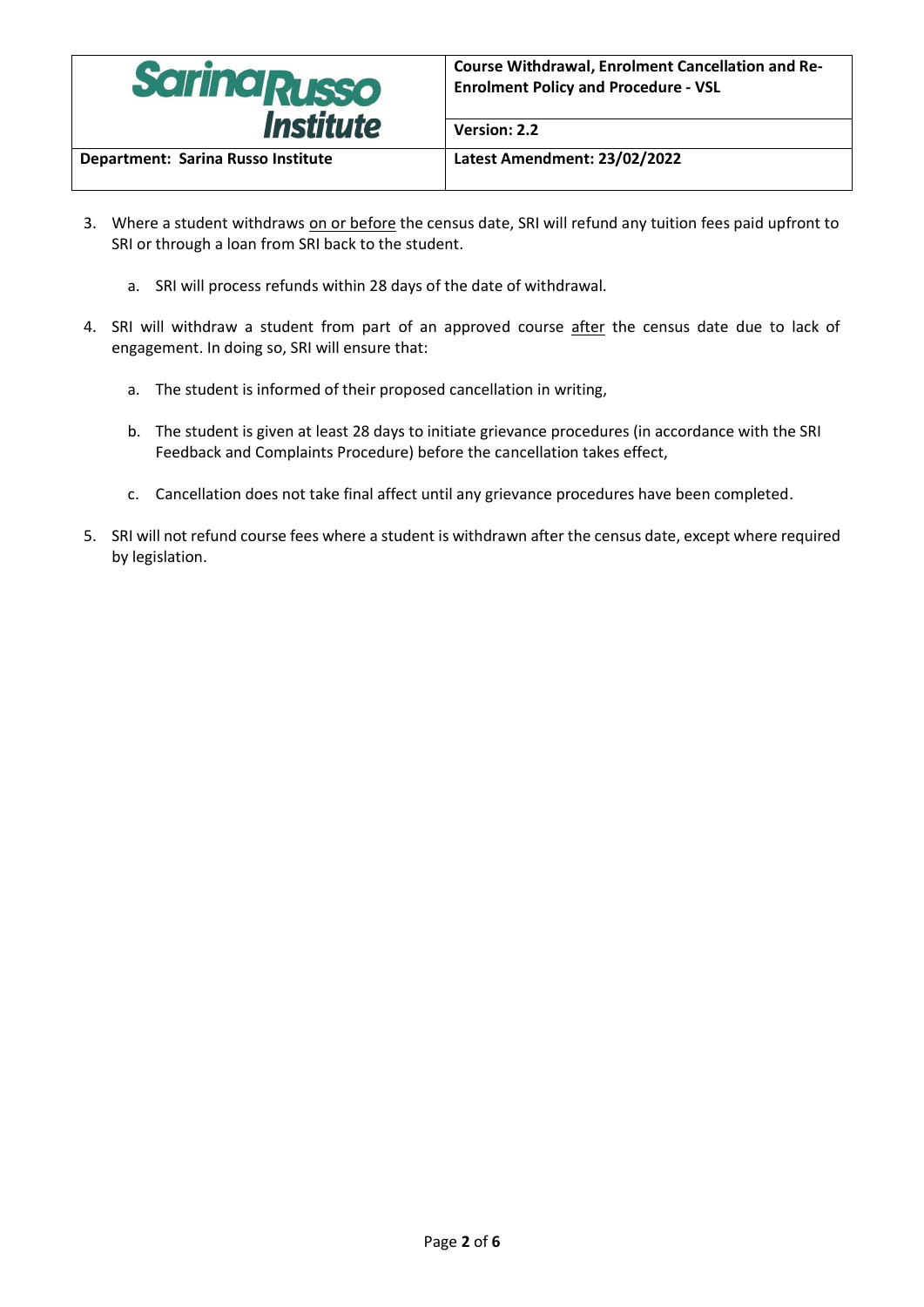

**Department: Sarina Russo Institute Latest Amendment: 23/02/2022**

**Version: 2.2**

### **Procedure**

This procedure includes:

- ➢ Student Withdrawal Procedure
- ➢ Enrolment Cancellation Procedure
- ➢ Re-enrolment Procedure

#### **Student Withdrawal Procedure**

| <b>Step</b>    | <b>Action</b>                                                                                                                                                                                                                                                                                                                                                                  |
|----------------|--------------------------------------------------------------------------------------------------------------------------------------------------------------------------------------------------------------------------------------------------------------------------------------------------------------------------------------------------------------------------------|
| 1a             | Student requests to withdraw from a course                                                                                                                                                                                                                                                                                                                                     |
|                | To withdraw from a course, a student must contact either the SRI Quality Unit Admin Team at<br>qualityunit@sri.edu.au or their SRI Trainer requesting to withdraw.<br>If the student requests to withdraw on or before a Census Date, proceed to step 2a.<br>If the student requests to withdraw after a Census Date, proceed to step 2b.                                      |
| 2a             | SRI Quality Unit Admin Team withdraws student from the course                                                                                                                                                                                                                                                                                                                  |
|                | The SRI Quality Unit Admin Team will action a student's withdrawal within 28 days of receiving the<br>withdrawal email. SRI Quality Unit Admin Team will email the student to confirm their withdrawal<br>using either the:                                                                                                                                                    |
|                | 'Withdrawal by Choice no debt' template if withdrawing from their first Unit of Study, or<br>'Withdrawal by Choice with debt' template if withdrawing from their second Unit of Study<br>$\bullet$<br>onwards.                                                                                                                                                                 |
|                | By withdrawing on or before the Census Date, the student will not be charged withdrawal fees,<br>administration fees, fines or penalties, or fees designed to disincentivise withdrawal, or any part of<br>the tuition fee for any remaining units the student has withdrawn from. Where the student paid<br>upfront tuition fees, SRI will refund this amount to the student. |
|                | Once withdrawn, SRI will not re-enrol the student in all, or part, of the course without the express<br>written permission of the student.                                                                                                                                                                                                                                     |
|                | <b>End Process</b>                                                                                                                                                                                                                                                                                                                                                             |
| 2 <sub>b</sub> | SRI Quality Unit Admin Team withdraws student from the course                                                                                                                                                                                                                                                                                                                  |
|                | SRI will action a student's withdrawal within 28 days of receiving the withdrawal email. The SRI<br>Quality Unit Admin Team will email the student to confirm their withdrawal using the 'Withdrawal<br>by Choice with debt' template.                                                                                                                                         |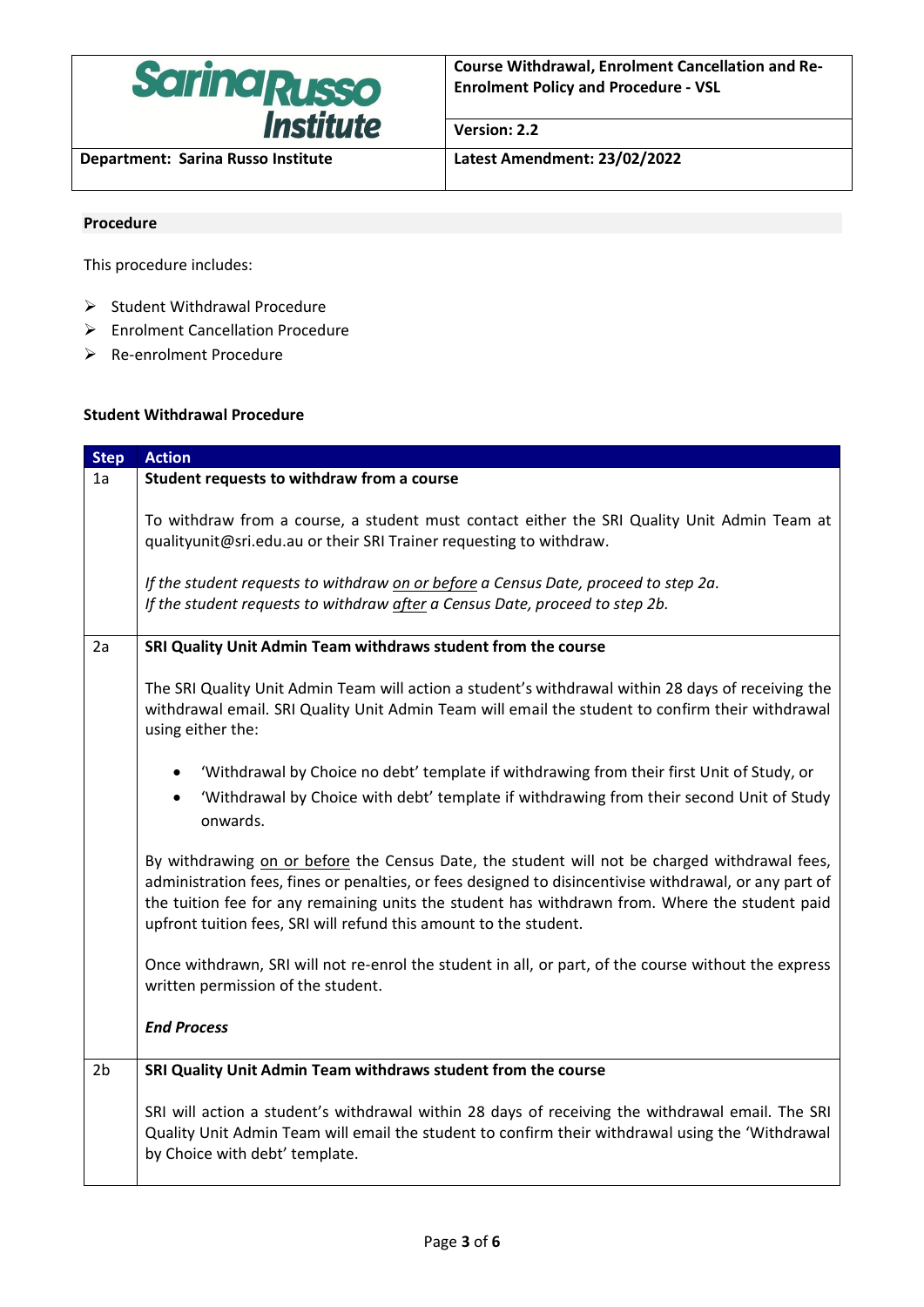

**Version: 2.2**

**Department: Sarina Russo Institute Latest Amendment: 23/02/2022**

By withdrawing after the Census Date, the student will be charged tuition fees for the unit that the student is withdrawing from and will be notified if they have been charged for any previous Units of Study.

Once withdrawn, SRI will not re-enrol the student in all, or part, of the course without the express written permission of the student.

*End Process*

## **Enrolment Cancellation Procedure**

| <b>Step</b>    | <b>Action</b>                                                                                                                                                                                                                                                                                                              |
|----------------|----------------------------------------------------------------------------------------------------------------------------------------------------------------------------------------------------------------------------------------------------------------------------------------------------------------------------|
| $\mathbf{1}$   | SRI Quality Unit Admin Team confirms engagement                                                                                                                                                                                                                                                                            |
|                | As the Census Date of a course approaches, the SRI Quality Unit Admin Team provides the SRI<br>Trainer and Program Manager with a list of enrolled students and requests confirmation of their<br>engagement. A student is deemed to be engaging where, in the past seven days, they have either:                          |
|                | a. Logged in to Blackboard<br>b. Completed an assessment<br>c. Contacted an SRI Trainer                                                                                                                                                                                                                                    |
|                | If the student has not engaged in the past seven days, proceed to Step 2.<br>If the student has engaged in the past seven days, proceed to Step 4.                                                                                                                                                                         |
| $\overline{2}$ | SRI Quality Unit Admin Team extends student's Census Date                                                                                                                                                                                                                                                                  |
|                | The SRI Trainer and/or Program Manager will attempt to contact students to discuss their reason<br>for not engaging prior to the Census Date.                                                                                                                                                                              |
|                | The SRI Quality Unit Admin Team will extend the student's Census Date by two weeks to provide<br>the student with another chance to engage in the course prior to the Census Date and will issue a<br>new Loan Fee Notice.                                                                                                 |
|                | If the student has not engaged prior to the second Census Date, proceed to Step 3.<br>If the student has not engaged prior to the second Census Date, but the Program Manager deems<br>there to be exceptional circumstances, proceed to Step 2b.<br>If the student has engaged in the past seven days, proceed to Step 4. |
| 2 <sub>b</sub> | SRI Quality Unit Admin Team extends student's Census Date again                                                                                                                                                                                                                                                            |
|                | The SRI Trainer and/or Program Manager will again attempt to contact students to discuss their<br>reason for not engaging prior to the Census Date.                                                                                                                                                                        |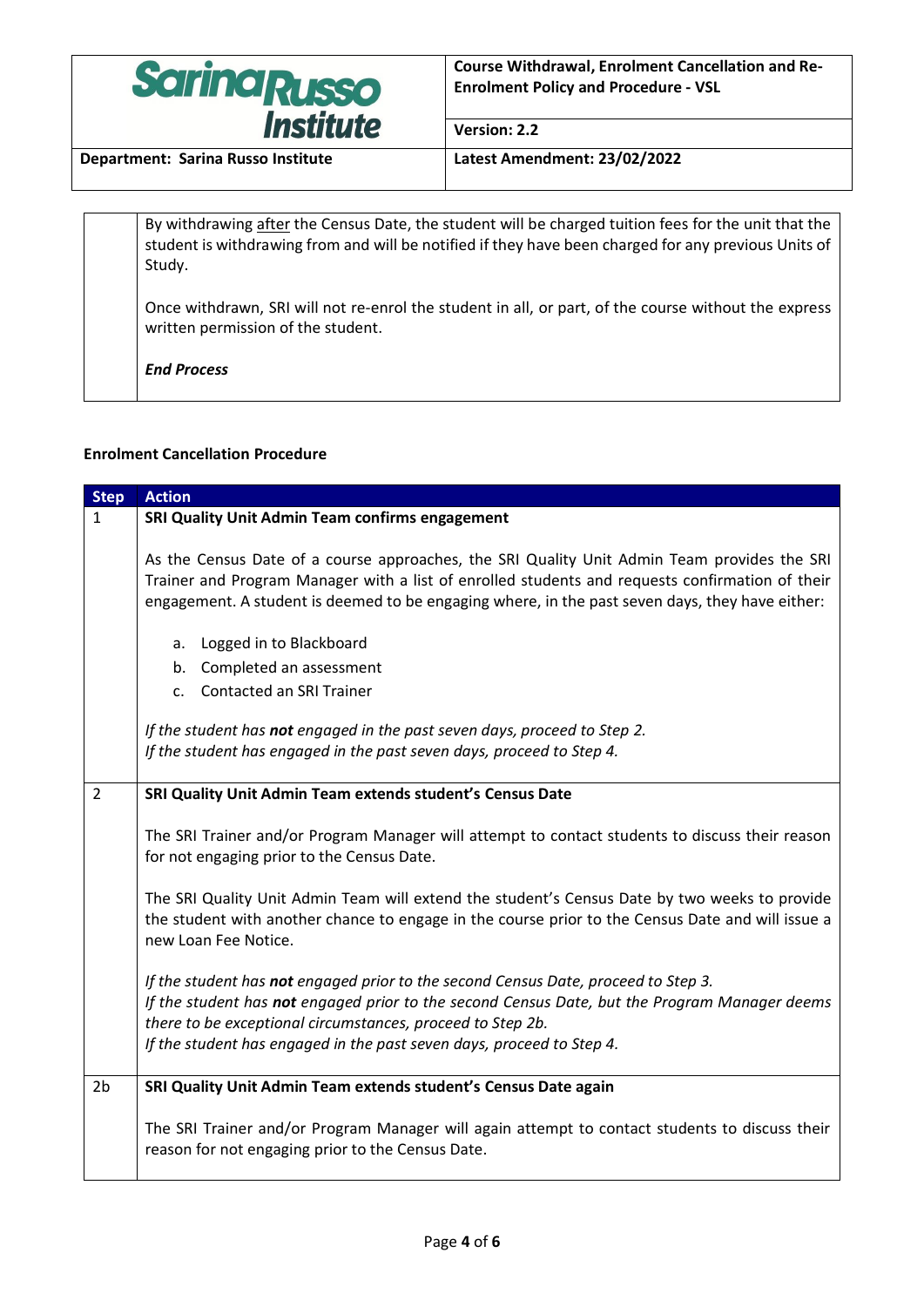

 $\blacksquare$ 

 $\overline{\phantom{a}}$ 

**Version: 2.2**

|                | The SRI Quality Unit Admin Team will extend the student's Census Date again by a further two weeks<br>(in exceptional circumstances only, as granted by Program Manager) to provide the student with a<br>further chance to engage in the course prior to the Census Date and will issue a new Loan Fee Notice. |
|----------------|-----------------------------------------------------------------------------------------------------------------------------------------------------------------------------------------------------------------------------------------------------------------------------------------------------------------|
|                | If the student continues not to engage, proceed to Step 3.<br>If the student has engaged in the past seven days, proceed to Step 4.                                                                                                                                                                             |
| 3              | SRI Quality Unit Admin Team ends enrolment before Census Date                                                                                                                                                                                                                                                   |
|                | If a student fails to engage prior to their second Census Date (or later Census Date when granted by<br>Program Manager in exceptional circumstances), SRI will send an email to a student to advise of<br>their cancellation of enrolment in the course using either the:                                      |
|                | 'Withdrawal Email no debt' template if withdrawing from their first Unit of Study, or<br>'Withdrawal Email with debt' template if withdrawing from their second Unit of Study<br>$\bullet$<br>onwards.                                                                                                          |
|                | The student is withdrawn from the course on or before the Census Date, and is not be charged<br>withdrawal fees, administration fees, fines or penalties, or fees designed to disincentivise<br>withdrawal, or any part of the tuition fee for any remaining Units of Study.                                    |
|                | Once withdrawn, SRI will not re-enrol the student in all, or part, of the course without the express<br>written permission of the student.                                                                                                                                                                      |
|                | <b>End Process</b>                                                                                                                                                                                                                                                                                              |
| $\overline{4}$ | SRI Quality Unit Admin Team commences student in course and provides Loan Fee Notice                                                                                                                                                                                                                            |
|                | Once a student is deemed to be engaging in a course prior to their Census Date, they are<br>'commenced' in SRI's customer-relationship management system (eBecas).                                                                                                                                              |
|                | If the student completes the Units of Study, End Process.<br>If the student disengages before completing the Units of Study, proceed to Step 5.                                                                                                                                                                 |
| 5              | SRI Quality Unit Admin Team cancels enrolment after Census Date due to lack of engagement                                                                                                                                                                                                                       |
|                | If a student fails to engage after their census date, SRI Quality Unit Admin Team will send an email<br>to a student to advise their cancellation of enrolment in the course using the 'Withdrawal Email with<br>Debt' template.                                                                                |
|                | A student is deemed to be engaging where, in the past seven days, they have either:                                                                                                                                                                                                                             |
|                | Logged in to Blackboard<br>a.                                                                                                                                                                                                                                                                                   |
|                | Completed an assessment<br>b.                                                                                                                                                                                                                                                                                   |